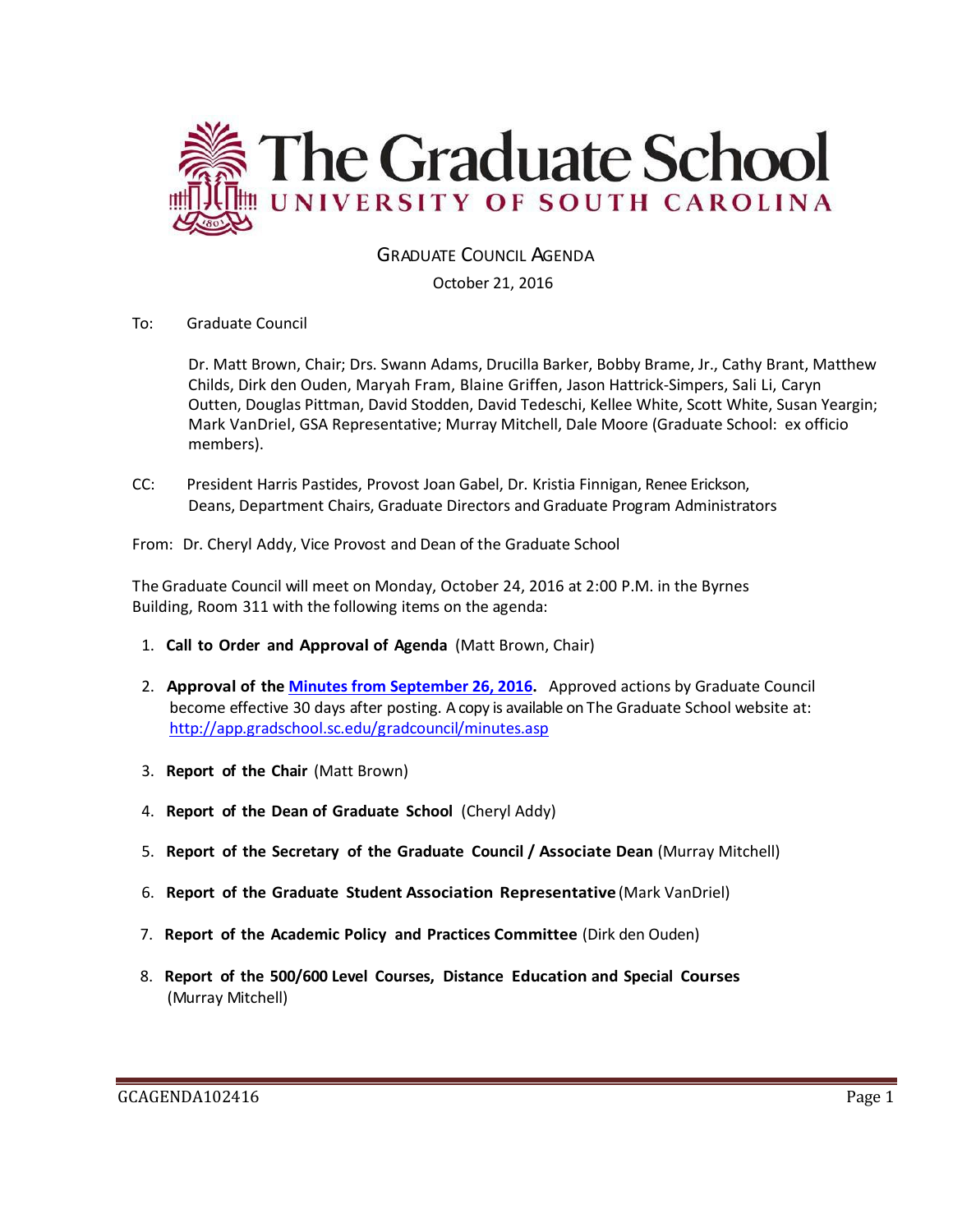A listing of 500/600 Level Courses is presented to Council for informational purposes only.

## **500/600 Courses**

 **ANTH 545** (3) Historical Archaeology (Delete Course) (Fall 2017) **ANTH 550** (4) Archaeological Laboratory Methods (Change to 3 hours) (Fall 2017) **CSCE 522** (3) Information Security Principles (change to prerequisite) (Fall 2017)  **CSCE 548** (3) Building Secure Software (change to prerequisite) (Fall 2017)

### **Distance Education Delivery Courses**

None at this time

### **Special Topics Courses**

**ANTH 591** (3) Bilingualism **[\*\*Restricted to Honors College\*\*]** (Cross listed with PSYC 589) (Spring 2017) **ARTH 735** (3) Art in Germany Since 1937 (Spring 2017) **ARTH 745** (3) Modern Chinese Art (Spring 2017) **COMD 710** (3) School-Age Language & Literacy Development and Disorders (Spring 2017) **ECHE 589** (3) Computational Fluid Dynamics for Engineering Applications (Spring 2017) **ECIV 790** (3) Advanced Composite Materials for Civil Structures (Spring 2017) **ECIV 790** (3) GIS and Remote Sensing in Civil and Environmental Engineering (Spring 2017) **ECIV 790** (3) Intermodal Freight Transport (Spring 2017) **ECIV 790** (3) Uncertainty Analysis in Engineering (Spring 2017) **ELCT 891** (3) Robust Adaptive Control (Spring 2017) **ENVR 800** (3) Environmental Policy – cross listed with POLI 778 (Spring 2017) **EPID** 894 (3) Advanced nutritional Epidemiology (Spring 2017) **EXSC 555** (3) There's an App for That: The science and practice of technology-based lifestyle interventions for adults (Spring 2017) **EXSC 555** (3) Physical Activity, Exercise, Chronic Disease and Rehabilitation (Spring 2017) **EXSC 555** (3) Exercise Metabolism (Spring 2017) **HIST 700** (3) Atlantic World History (Spring 2017) **HIST 700** (3) Digital History (Spring 2017) **HIST 700** (3) U.S. Women's and Gender History (Spring 2017) **HSPM 791** (3) Fundamental Theories and Methods of Patient Centered Outcomes Research (Spring 2017) **HSPM 791** (3) HS Research Methods IV (Spring 2017) **HSPM 791** (3) Introduction to Public Health Policy (Spring 2017) **HSPM 791** (3) Leadership Issues in Community Health Center Management (Spring 2017) **IBUS 790** (3) Business Anthropology (Spring 2017) **IBUS 790** (3) Economic Development: Strategies and Institutions (Spring 2017) **IBUS 790** (3) International Entrepreneurship (Spring 2017) **IBUS 790** (3) The Business Case for Services Offshoring (Spring 2017) **MATH 768** (3) Mathematical Logic: Equational Logic (Spring 2017) **MATH 778B** (3) Linear Algebra Method in Combinatorics (Spring 2017)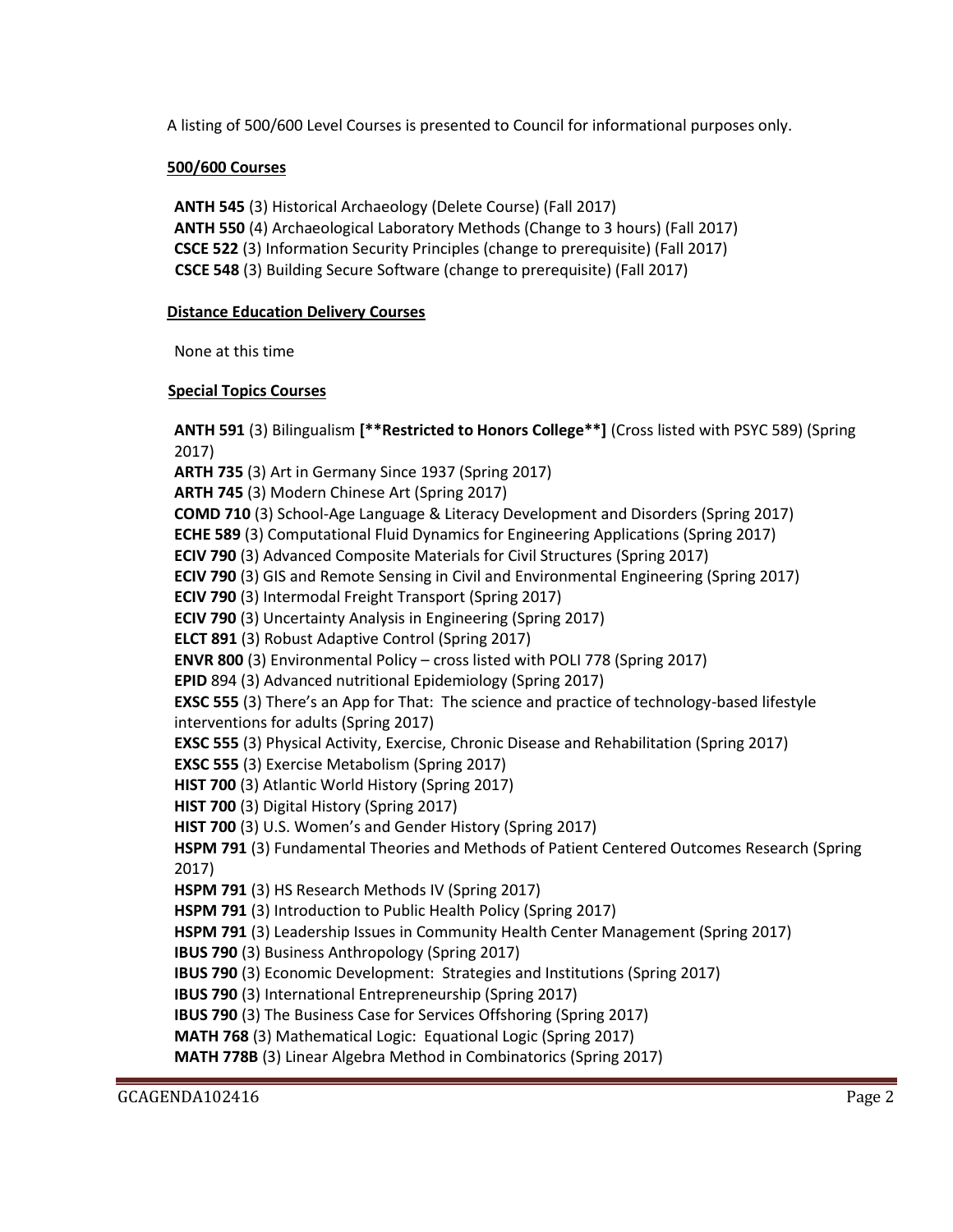**MATH 788** (3) Theory of Irreducible Polynomials II (Spring 2017) **MUSC 726** (3) Modality to Tonality (Constructing Common-Practice Harmony) (Spring 2017) **MUSC 726** (3) Transcription and Analysis (Spring 2017) **MUSC 724** (3) Electronic Music and Sound Theories (Spring 2017) **MUSC 744** (3) Music and Culture of Tudor England (Tudor Music) (Spring 2017) **MUSC 775** (3) Piano in Chamber Music (Spring 2017) **MUSC 776** (3) Special Needs Students (Spring 2017) **MSCI 599** (3) Aquarium Internship **[\*\*Restricted to Undergraduates\*\*]** (Spring 2017) **MSCI 599** (3) The Deep Sea **[\*\*Restricted to Undergraduates\*\*]** (Spring 2017) **POLI 778** (3) Environmental Policy – cross listed with ENVR 800 (Spring 2017) **POLI 778** (3) Policy Analysis II (Spring 2017) **PSYC 589** (3) Bilingualism **[\*\*Restricted to Honors College\*\*]** (Cross listed with ANTH 589) (Spring 2017) **PSYC 589** (3) Psychology of Prejudice, Hate, and Violence (spring 2017) **RUSS 598** (3) Medieval Russian Culture (Spring 2017) **SLIS 797** (3) Programming and Materials for Children and Young Adults with Disabilities (Spring 2017) **SOWK 768** (3) Case Management (Spring 2017) **SOWK 768** (3) Enhancing Human Well-Being: Embodying Social Work Ethics & Values (Spring 2017) **SOWK 768** (3) Youth and Substance Use (Spring 2017) **SPAN 882** (3) Memory in Spain's 21<sup>st</sup>-Century Literary and Cultural Works (Spring 2017)

# 9. **Associate Graduate Faculty Nominations (Murray Mitchell)**

None at this time

- 10. Fellowships and Scholarships Committee (Scott White)
- 11. Report of Science, Math, and Related Professional Programs Committee (David Tedeschi)

Below is a list of proposals reviewed by the Committee. Each curricular action can be viewed at this Public Agenda review site:<https://www.sc.edu/programproposal/gradagenda/?id=17>

At this Public Agenda link, the individual proposals are not live-linked, but agenda items are listed in alphabetical order. To view the full proposals, GC members and Committee Chairs still need to go to the Committee Review site, and filter for "Committees", then for the "Committee" called "Added to Grad Council agenda."

- **ELCT 732** (3) Radio Propagation & Wireless Channel Modeling, Electrical Engineering, NCP: Spring 2017
- **ENCP Major / Degree Program**, Engineering and Computing, New Program: Fall 2017
- **ENCP 730** (3) Cases in Technology Feasibility Analysis, Engineering and Computing, NCP: Fall 2017
- **ENCP 735** (3) Developing and Launching New Ventures in Science and Technology, Engineering & Computing, NCP: Fall 2017
- **ENCP 737** (3) Entrepreneurial Laboratory**,** Engineering & Computing, NCP: Fall 2018